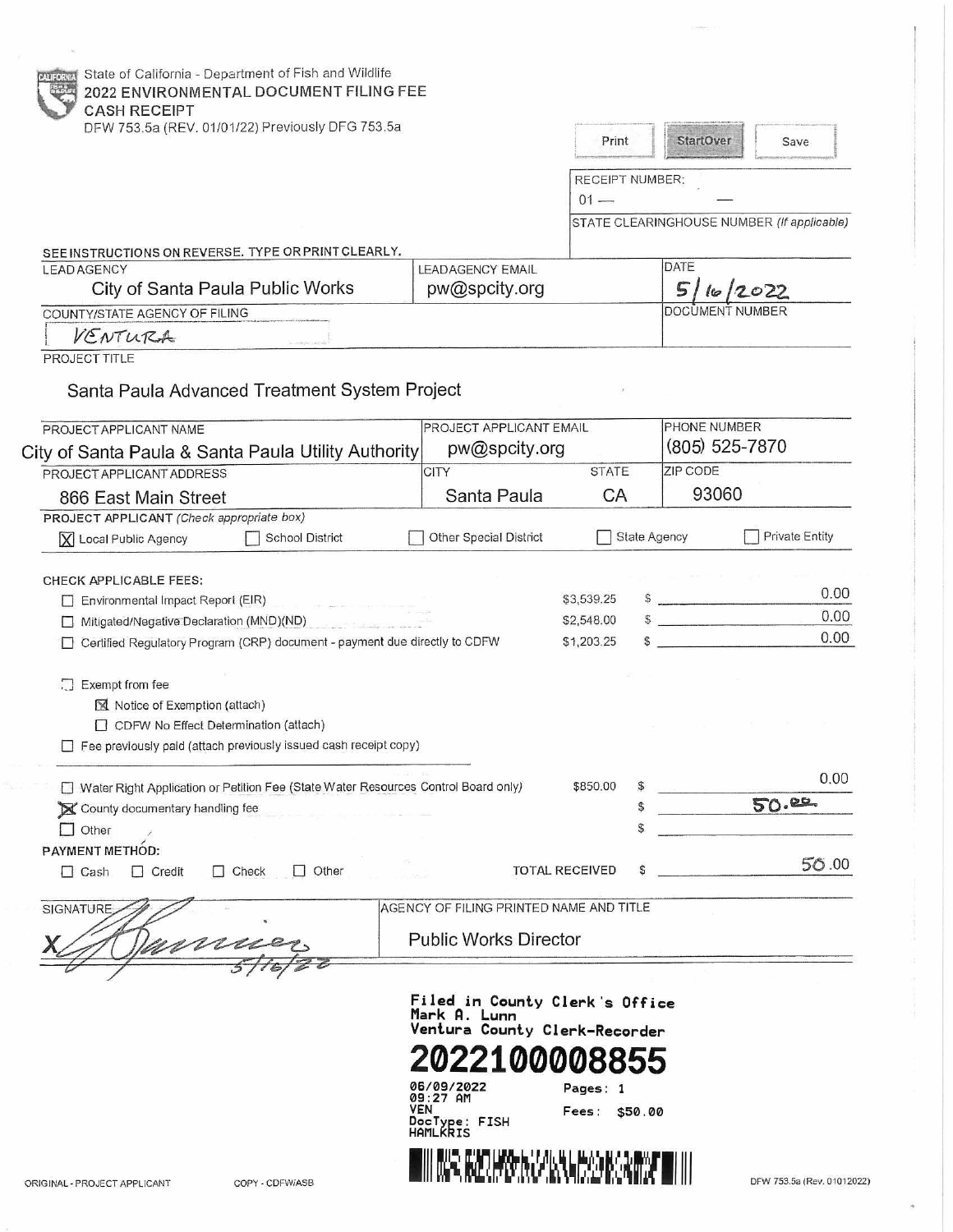## Print Form

|  | Appendix E |  |
|--|------------|--|
|  |            |  |

| <b>Notice of Exemption</b>                                                                                                                                                                     | <b>Appendix E</b>                                                                                                                                                                                                                                                                                                                                                                                                                                                                                                                                                                                                                                                                   |
|------------------------------------------------------------------------------------------------------------------------------------------------------------------------------------------------|-------------------------------------------------------------------------------------------------------------------------------------------------------------------------------------------------------------------------------------------------------------------------------------------------------------------------------------------------------------------------------------------------------------------------------------------------------------------------------------------------------------------------------------------------------------------------------------------------------------------------------------------------------------------------------------|
| To: Office of Planning and Research<br>P.O. Box 3044, Room 113                                                                                                                                 | From: (Public Agency): Santa Paula Utility Authority<br>866 East Main Street                                                                                                                                                                                                                                                                                                                                                                                                                                                                                                                                                                                                        |
| Sacramento, CA 95812-3044                                                                                                                                                                      | Santa Paula, CA 93060                                                                                                                                                                                                                                                                                                                                                                                                                                                                                                                                                                                                                                                               |
| <b>County Clerk</b><br>County of: Ventura<br>800 S Victoria Ave                                                                                                                                | (Address)                                                                                                                                                                                                                                                                                                                                                                                                                                                                                                                                                                                                                                                                           |
| Ventura, CA 93009                                                                                                                                                                              |                                                                                                                                                                                                                                                                                                                                                                                                                                                                                                                                                                                                                                                                                     |
| Project Title: Santa Paula Advanced Treatment System Project                                                                                                                                   | Project Applicant: City of Santa Paula of Santa Paula Utility Authority                                                                                                                                                                                                                                                                                                                                                                                                                                                                                                                                                                                                             |
| Project Location - Specific:                                                                                                                                                                   |                                                                                                                                                                                                                                                                                                                                                                                                                                                                                                                                                                                                                                                                                     |
| 921 Calpipe Road                                                                                                                                                                               |                                                                                                                                                                                                                                                                                                                                                                                                                                                                                                                                                                                                                                                                                     |
|                                                                                                                                                                                                |                                                                                                                                                                                                                                                                                                                                                                                                                                                                                                                                                                                                                                                                                     |
| Santa Paula<br>Project Location - City:                                                                                                                                                        | Project Location - County: Ventura                                                                                                                                                                                                                                                                                                                                                                                                                                                                                                                                                                                                                                                  |
| Description of Nature, Purpose and Beneficiaries of Project:<br>the WRF.                                                                                                                       | NOE was filed by City Oct 2020. Now filing as Santa Paula Utility Authority for funding requirements. There have been no changes to the project or the CEQA<br>documentation. The City's WRF consistently meets all requirements except the effluent limitation for chloride. The project would address chloride issues by adding an<br>advanced treatment system to the existing WRF site, which would treat 2,500 to 3,000 acre-feet per year and reduce chloride concentrations in treated effluent to<br>achieve a final chloride concentration below the limitation. The proposed reverse osmosis system would be installed in an approximately 10,000-square-foot building at |
|                                                                                                                                                                                                | Name of Public Agency Approving Project: City of Santa Paula and Santa Paula Utility Authority                                                                                                                                                                                                                                                                                                                                                                                                                                                                                                                                                                                      |
|                                                                                                                                                                                                | Name of Person or Agency Carrying Out Project: City of Santa Paula and Santa Paula Utility Authority                                                                                                                                                                                                                                                                                                                                                                                                                                                                                                                                                                                |
|                                                                                                                                                                                                |                                                                                                                                                                                                                                                                                                                                                                                                                                                                                                                                                                                                                                                                                     |
| Exempt Status: (check one):<br>Ministerial (Sec. 21080(b)(1); 15268);<br>⊔<br>Declared Emergency (Sec. 21080(b)(3); 15269(a));<br>ш<br>Emergency Project (Sec. 21080(b)(4); 15269(b)(c));<br>□ |                                                                                                                                                                                                                                                                                                                                                                                                                                                                                                                                                                                                                                                                                     |
| ×<br>Statutory Exemptions. State code number:<br>□                                                                                                                                             | Categorical Exemption. State type and section number: CEQA (Sec. 15301, Sec.15303, Sec. 15330)                                                                                                                                                                                                                                                                                                                                                                                                                                                                                                                                                                                      |
| Reasons why project is exempt:                                                                                                                                                                 |                                                                                                                                                                                                                                                                                                                                                                                                                                                                                                                                                                                                                                                                                     |

– The project includes the construction and operation of advanced water treatment equipment on the existing WRF site. No increase in<br>— wastewater treatment capacity is planned. Therefore, the Class 1 exemption is applicab exemption is applicable. The purpose of the proposed project is to provide water treatment to address high concentrations of chloride in<br>groundwater. The overall objective is to enable final compliance with the Waste Disch for chloride concentration (Order No. R4-2018-0023). Therefore, the Class 30 exemption is applicable.

Lead Agency Contact Person: Clete Saunier

Area Code/Telephone/Extension: (805) 933-4212 / ext. 314

## If **filed by applicant:**

| <u>"""""""""""""""""""</u>                                                                |
|-------------------------------------------------------------------------------------------|
| 1. Attach certified document of exemption finding.                                        |
| 2. Has a Notice of Exemption been filed by the public agency approving the project? I Yes |
|                                                                                           |
| Title: PUBLIC WORRS DIRECTER<br>auna Joane: 5/16/22<br>Signature:                         |
|                                                                                           |
|                                                                                           |
| <b>la Signed-by-Lead Agency □ Signed by Applicant</b>                                     |

By:\_

Authority cited: Sections 21083 and 21110, Public Resources Code. Reference: Sections 21108, 21152, and 21152.1 , Public Resources Code. Date Received for filing at OPR:

**MARK A. LUNN**<br>
Ventura County Clerk and Recorder Revised 2011<br> **Deputy**, Deputy

**\?OSTEO**  JUN,~ r. 2022 \_\_ ,\_,\_

|              | FILED                                                          |  |
|--------------|----------------------------------------------------------------|--|
| DATE:        | JUN 0 9 2022                                                   |  |
| MARK A. LUNN |                                                                |  |
|              | Ventura County Clerk and Recorder<br>By: Kristi Hamlet, Deputy |  |
|              |                                                                |  |